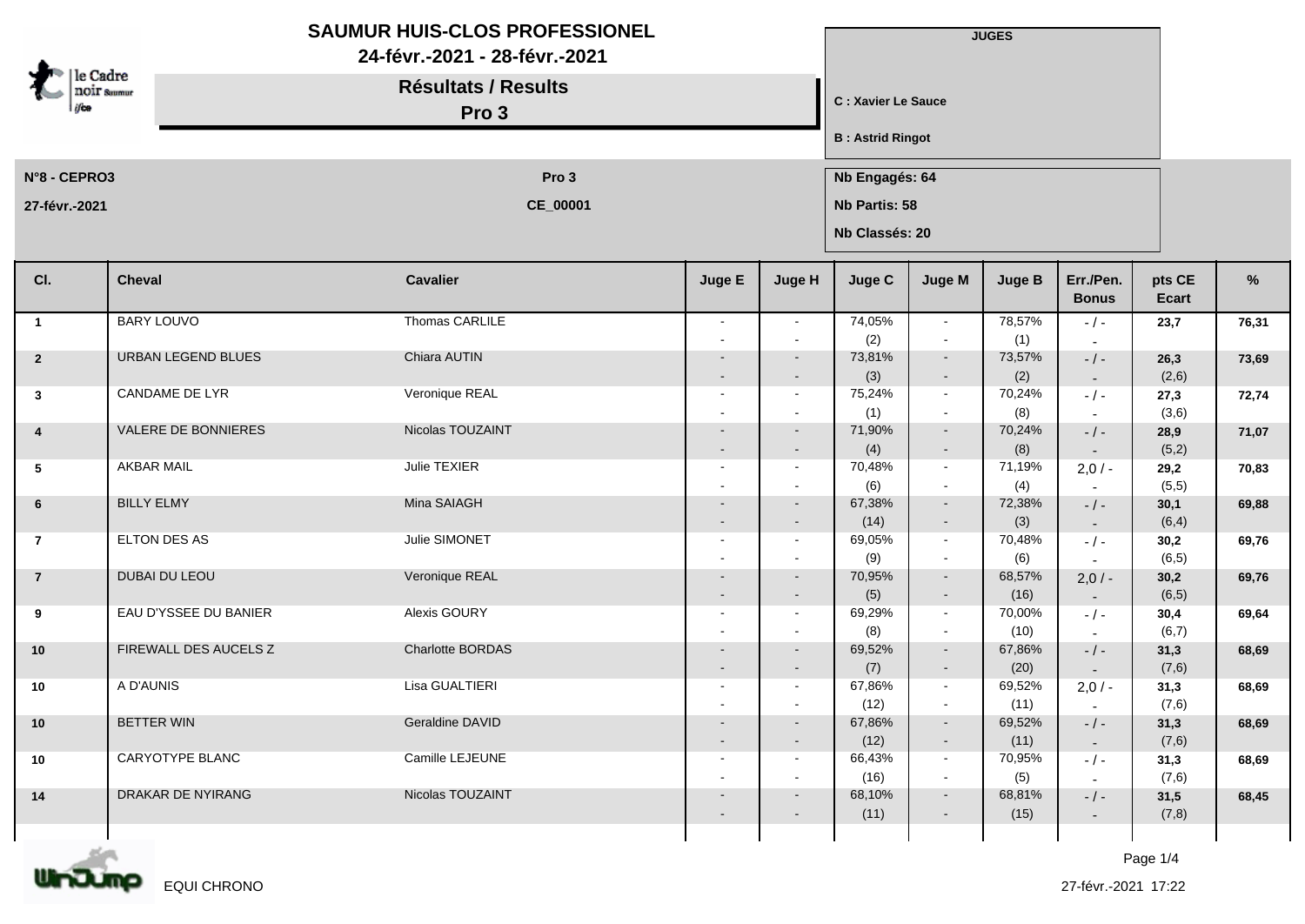**N°8 - CEPRO3 27-févr.-2021**

**CE\_00001**

## **Pro 3 Nb Engagés: 64**

**Nb Partis: 58**

**Nb Classés: 20**

| CI.             | <b>Cheval</b>               | <b>Cavalier</b>         | Juge E                   | Juge H                   | <b>Juge C</b>  | <b>Juge M</b>            | <b>Juge B</b>  | Err./Pen.<br><b>Bonus</b>             | pts CE<br>Ecart | %     |
|-----------------|-----------------------------|-------------------------|--------------------------|--------------------------|----------------|--------------------------|----------------|---------------------------------------|-----------------|-------|
| 15              | <b>CANZONETTA DES ISLES</b> | Camille LEJEUNE         | $\sim$                   | $\sim$                   | 68,33%<br>(10) | $\sim$<br>$\mathbf{r}$   | 68,10%<br>(17) | $-/-$                                 | 31,8<br>(8,1)   | 68,21 |
| 15              | DEVINETTE D'ALROBEN         | Cedric LYARD            |                          | $\sim$<br>$\sim$         | 65,95%<br>(19) | $\sim$<br>$\sim$         | 70,48%<br>(6)  | $-$ / $-$<br>$\sim$                   | 31,8<br>(8,1)   | 68,21 |
| 17              | <b>BIMBO DE LINE</b>        | Jade BOURGUET           |                          | $\sim$<br>$\sim$         | 65,48%<br>(22) | $\sim$<br>$\omega$       | 69,29%<br>(14) | $-1 -$                                | 32,6<br>(8,9)   | 67,38 |
| 18              | <b>J'ADORE THS</b>          | Naia CHARRITON          |                          | $\sim$<br>$\sim$         | 65,00%<br>(24) | $\sim$<br>$\sim$         | 69,52%<br>(11) | $-/-$<br>$\sim$                       | 32,7<br>(9,0)   | 67,26 |
| 19              | <b>CUPIDON DU CARDONNE</b>  | Margaux CROUAIL         | $\sim$                   | $\sim$                   | 66,43%<br>(16) | $\sim$<br>$\sim$         | 67,86%<br>(20) | $-$ / $-$<br>$\overline{\phantom{a}}$ | 32,9<br>(9,2)   | 67,14 |
| 20              | VASCO D'AUBIET              | Camille GALY            |                          | $\sim$<br>$\sim$         | 66,90%<br>(15) | $\sim$<br>$\sim$         | 66,67%<br>(26) | $-$ / $-$<br>$\sim$                   | 33,2<br>(9,5)   | 66,79 |
| 21              | <b>PRIMHUS Z</b>            | Thomas COLAS            | $\sim$                   | $\sim$                   | 65,95%<br>(19) | $\sim$<br>$\sim$         | 67,38%<br>(24) | $-1 -$<br>$\overline{a}$              | 33,3<br>(9,6)   | 66,67 |
| 22              | <b>GIBO VON SEBITZ</b>      | Aurelie VINNAC          |                          | $\sim$<br>$\sim$         | 65,00%<br>(24) | $\sim$<br>$\blacksquare$ | 68,10%<br>(17) | $-/-$<br>$\sim$                       | 33,5<br>(9,8)   | 66,55 |
| 22              | SWING DE SANCY              | Lise DEZE               | $\sim$                   | $\sim$                   | 65,00%<br>(24) | $\sim$<br>$\sim$         | 68,10%<br>(17) | $-$ / $-$<br>$\overline{\phantom{a}}$ | 33,5<br>(9,8)   | 66,55 |
| 24              | DEMOISELLE PLATINE          | Jonas DE VERICOURT      |                          | $\sim$<br>$\blacksquare$ | 66,43%<br>(16) | $\sim$<br>$\sim$         | 66,19%<br>(28) | $-$ / $-$<br>$\sim$                   | 33,7<br>(10, 0) | 66,31 |
| 25              | ARNO SACRO                  | <b>Edouard LEGENDRE</b> | $\sim$<br>$\blacksquare$ | $\sim$<br>$\sim$         | 65,48%<br>(22) | $\sim$<br>$\sim$         | 66,90%<br>(25) | $-/-$<br>$\overline{\phantom{a}}$     | 33,8<br>(10,1)  | 66,19 |
| 26              | AS BOY DE KAPPA             | <b>Charlotte BORDAS</b> |                          | $\sim$<br>$\sim$         | 65,95%<br>(19) | $\sim$<br>$\sim$         | 66,19%<br>(28) | $-/-$<br>$\sim$                       | 33,9<br>(10,2)  | 66,07 |
| 27              | ATHENA DE KERGUELEN         | Stephen WYZUJ           | $\sim$                   | $\sim$                   | 63,33%<br>(32) | $\sim$<br>$\sim$         | 67,86%<br>(20) | $-$ / $-$<br>$\overline{\phantom{a}}$ | 34,4<br>(10,7)  | 65,60 |
| 27              | <b>TEXAS DE LA ROQUE</b>    | Sarah Lou PREDIERI      |                          | $\blacksquare$           | 63,33%<br>(32) | $\sim$<br>$\sim$         | 67,86%<br>(20) | $-$ / $-$<br>$\sim$                   | 34,4<br>(10,7)  | 65,60 |
| 29              | CASANOVA DU FRETY           | Sebastien AT            | $\sim$<br>$\sim$         | $\sim$                   | 64,29%<br>(29) | $\sim$<br>$\sim$         | 66,19%<br>(28) | $-/-$                                 | 34,8<br>(11,1)  | 65,24 |
| 30              | <b>CARLTON DE LAYE</b>      | Chiara AUTIN            |                          | $\sim$<br>$\sim$         | 64,52%<br>(28) | $\sim$<br>$\sim$         | 64,76%<br>(36) | $-/-$<br>$\sim$                       | 35,4<br>(11,7)  | 64,64 |
| 30              | CAPTAIN DES JIS             | Victor LEVECQUE         | $\sim$                   | $\sim$                   | 65,00%<br>(24) | $\sim$<br>$\sim$         | 64,29%<br>(37) | $-/-$<br>$\overline{\phantom{a}}$     | 35,4<br>(11,7)  | 64,64 |
| 32 <sub>2</sub> | CARENTINA D'ORVAUX Z        | <b>Heloise LE GUERN</b> |                          |                          | 63,57%<br>(30) | ۰<br>$\sim$              | 65,00%<br>(34) | $-$ / $-$<br>$\sim$                   | 35,7<br>(12,0)  | 64,29 |
|                 |                             |                         |                          |                          |                |                          |                |                                       |                 |       |



Page 2/4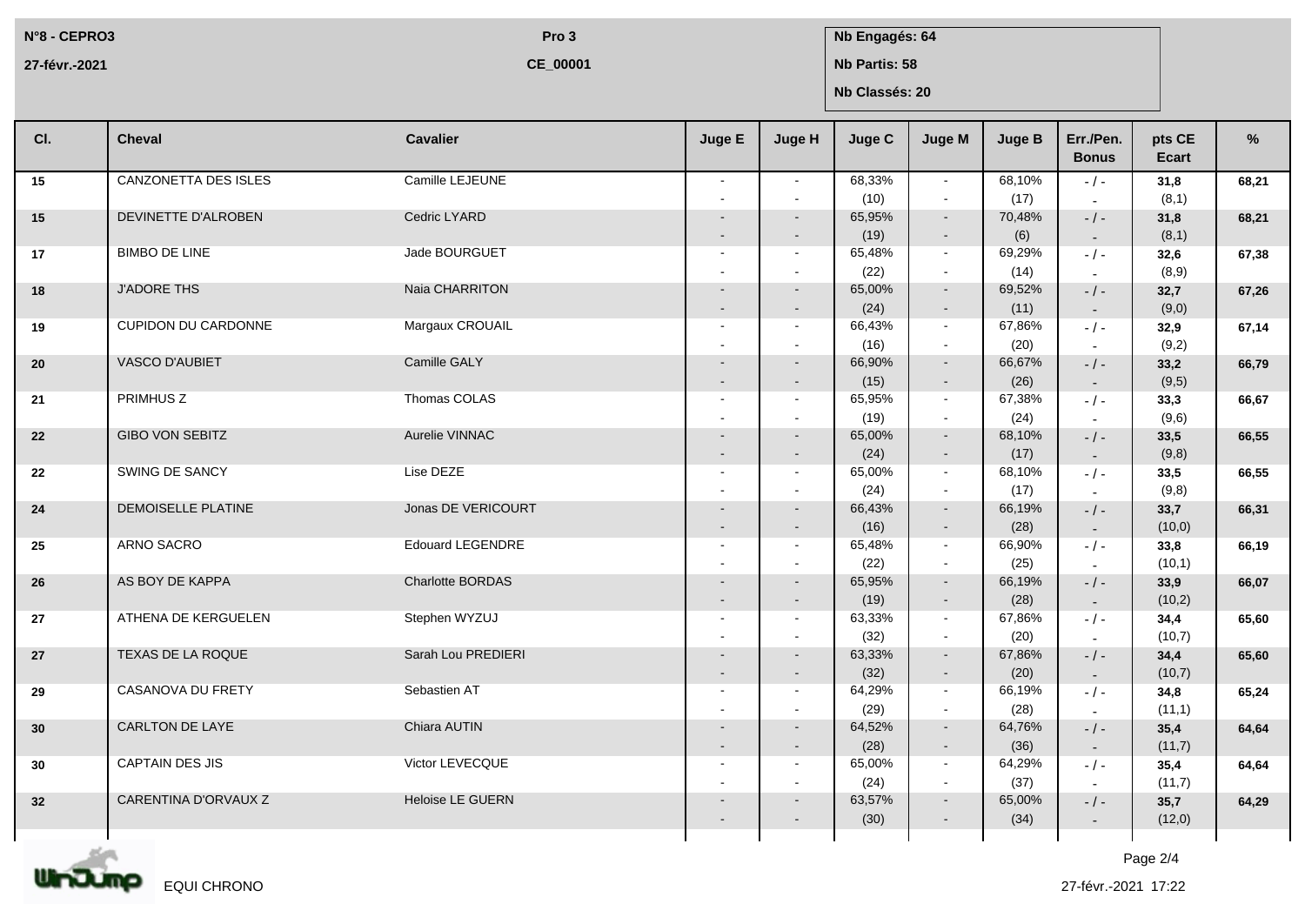**N°8 - CEPRO3 27-févr.-2021**

**CE\_00001**

**Pro 3 Nb Engagés: 64** 

**Nb Partis: 58**

**Nb Classés: 20**

| CI. | <b>Cheval</b>           | <b>Cavalier</b>        | Juge E                   | Juge H           | Juge C         | Juge M                   | <b>Juge B</b>  | Err./Pen.<br><b>Bonus</b> | pts CE<br>Ecart | %     |
|-----|-------------------------|------------------------|--------------------------|------------------|----------------|--------------------------|----------------|---------------------------|-----------------|-------|
| 33  | LEONARDO                | Cyril GAVRILOVIC       | $\sim$                   | $\sim$           | 61,67%         | $\sim$                   | 66,43%         | $-$ / $-$                 | 36,0            | 64,05 |
|     |                         |                        |                          |                  | (37)           | $\sim$                   | (27)           |                           | (12,3)          |       |
| 34  | CAROUSO DES CABANES     | Frederic TEXIER        |                          |                  | 61,67%         | $\sim$                   | 65,71%         | $-$ / $-$                 | 36,3            | 63,69 |
|     |                         |                        |                          | $\sim$           | (37)           | $\sim$                   | (31)           | $\sim$                    | (12,6)          |       |
| 35  | CISKO DU NINET          | Jonas VERRAC           | $\overline{\phantom{a}}$ | $\sim$           | 63,57%         | $\sim$                   | 63,33%         | $-$ / $-$                 | 36,6            | 63,45 |
|     |                         |                        |                          |                  | (30)           | $\blacksquare$           | (39)           | $\sim$                    | (12, 9)         |       |
| 36  | CHISTERA DE LA FORGE    | Yves DUFRESNE          |                          |                  | 62,38%         | $\sim$                   | 63,33%         | $-/-$                     | 37,1            | 62,86 |
|     |                         |                        |                          |                  | (34)           | $\sim$                   | (39)           | $\sim$                    | (13,4)          |       |
| 37  | <b>GIBSON WV</b>        | Louise PETITJEAN       | $\overline{\phantom{a}}$ | $\sim$           | 62,38%         | $\sim$                   | 62,62%         | $-$ / $-$                 | 37,5            | 62,50 |
|     |                         |                        |                          |                  | (34)           | $\sim$                   | (46)           | $\sim$                    | (13,8)          |       |
| 38  | <b>ARADIA DU MAROIS</b> | Mary MUSSARD           |                          |                  | 62,14%         | $\sim$                   | 61,90%         | $-$ / $-$                 | 38,0            | 62,02 |
|     |                         |                        |                          |                  | (36)           | $\sim$                   | (48)           | $\sim$                    | (14,3)          |       |
| 39  | ALPOS DES CHAUMES       | Justine FOUGEROUSE     | $\overline{\phantom{a}}$ | $\sim$           | 58,10%         | $\sim$                   | 65,71%         | $-$ / $-$                 | 38,1            | 61,90 |
|     |                         |                        |                          |                  | (49)           | $\sim$                   | (31)           | $\overline{\phantom{a}}$  | (14, 4)         |       |
| 40  | ALASKA DE KERDOEN       | Charlotte CASSEN       |                          |                  | 58,57%         | $\sim$                   | 65,00%         | $-$ / $-$                 | 38,2            | 61,79 |
|     |                         |                        |                          |                  | (48)           | $\sim$                   | (34)           | $\sim$                    | (14,5)          |       |
| 41  | <b>VERY MUCH DIAM</b>   | Elsa LOURY             | $\blacksquare$           | $\sim$           | 57,86%         | $\sim$                   | 65,48%         | $-$ / $-$                 | 38,3            | 61,67 |
|     |                         |                        |                          |                  | (51)           | $\sim$                   | (33)           | $\sim$                    | (14, 6)         |       |
| 41  | UBIX DE LA FORGE        | Yves DUFRESNE          |                          |                  | 60,48%         | $\sim$                   | 62,86%         | $-$ / $-$                 | 38,3            | 61,67 |
|     |                         |                        |                          |                  | (41)           | $\sim$                   | (44)           | $\sim$                    | (14, 6)         |       |
| 43  | <b>BANGKOK DE BRAN</b>  | Lucas CERISY           | $\sim$                   | $\sim$           | 60,24%         | $\sim$                   | 62,86%         | $-$ / $-$                 | 38,5            | 61,55 |
|     | ACAJOU DE HUS           | Jean Philippe DUCHESNE |                          |                  | (42)           | $\sim$                   | (44)<br>63,10% | $\overline{\phantom{a}}$  | (14, 8)         |       |
| 43  |                         |                        |                          |                  | 60,00%         | $\sim$                   |                | $-$ / $-$                 | 38,5<br>(14,8)  | 61,55 |
|     | <b>BAD BOY DE CERAN</b> | <b>Remi TORRES</b>     | $\overline{\phantom{a}}$ | $\sim$<br>$\sim$ | (44)<br>60,71% | $\sim$<br>$\sim$         | (43)<br>62.38% | $\sim$                    |                 |       |
| 43  |                         |                        |                          |                  | (40)           | $\sim$                   | (47)           | $-$ / $-$                 | 38,5<br>(14, 8) | 61,55 |
| 43  | <b>VINTY DU MONT</b>    | Nicolas BRECHET        |                          |                  | 59,76%         | $\sim$                   | 63,33%         | $\sim$<br>$-$ / $-$       | 38,5            | 61.55 |
|     |                         |                        |                          |                  | (45)           | $\sim$                   | (39)           |                           | (14,8)          |       |
| 47  | PALERME                 | Francois NAULIN        | $\sim$                   | $\sim$           | 59,29%         | $\sim$                   | 63,33%         | $\sim$<br>$-$ / $-$       | 38,7            | 61,31 |
|     |                         |                        |                          |                  | (47)           | $\sim$                   | (39)           |                           | (15,0)          |       |
| 48  | ENAMORAME ROYALDENFER   | Antoine KLINKLIN       |                          | $\sim$           | 61,19%         | $\sim$                   | 60,48%         | $2,0/-$                   | 39,2            | 60,83 |
|     |                         |                        |                          | $\sim$           | (39)           | $\sim$                   | (51)           | $\sim$                    | (15,5)          |       |
| 49  | <b>BOLIVIA GALANTE</b>  | Jean Charles DURAND    | $\sim$                   | $\sim$           | 59,76%         | $\sim$                   | 60,48%         | $-/-$                     | 39,9            | 60,12 |
|     |                         |                        |                          |                  | (45)           | $\sim$                   | (51)           | $\sim$                    | (16,2)          |       |
| 50  | <b>ESPERENZO</b>        | Sebastien CHEMIN       |                          |                  | 60,24%         | $\sim$                   | 59,76%         | $-$ / $-$                 | 40,0            | 60,00 |
|     |                         |                        |                          |                  | (42)           | $\overline{\phantom{a}}$ | (54)           | $\sim$                    | (16,3)          |       |
|     |                         |                        |                          |                  |                |                          |                |                           |                 |       |
|     |                         |                        |                          |                  |                |                          |                |                           |                 |       |

Unding EQUI CHRONO

Page 3/4